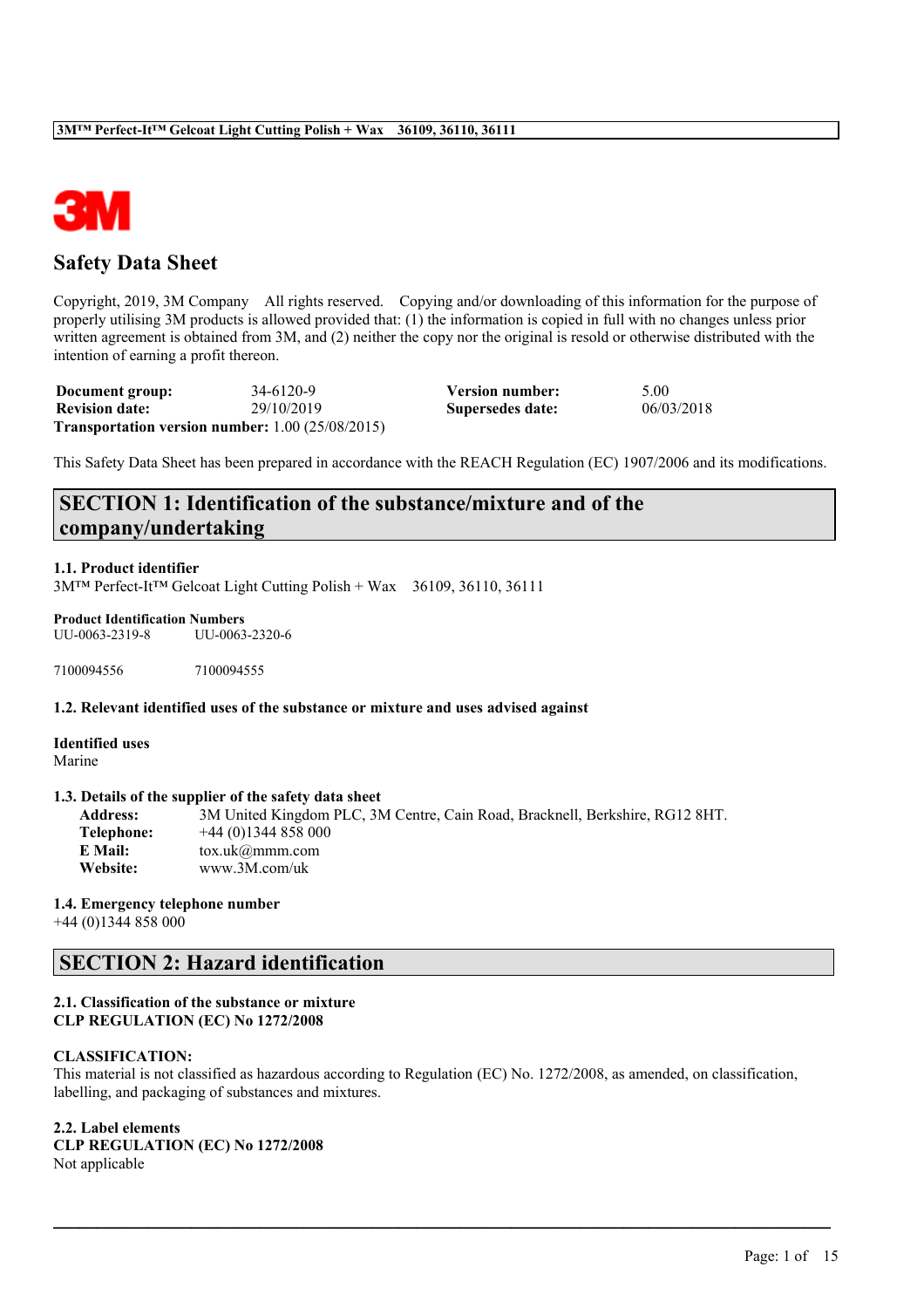## **SUPPLEMENTAL INFORMATION:**

### **Supplemental Hazard Statements:**

EUH208 Contains 1,2-Benzisothiazol-3(2H)-one. | Mixture of 5-chloro-2-methyl-2Hisothiazol-3-one and 2-methyl-2H-isothiazol-3-one. May produce an allergic reaction.

**Information required per Regulation (EU) No 528/2012 on Biocidal Products:**

Contains a biocidal product (preservative): C(M)IT/MIT (3:1).

#### **Notes on labelling**

H304 is not required on the label due to the product's viscosity

### **2.3. Other hazards**

None known.

# **SECTION 3: Composition/information on ingredients**

| Ingredient                                                                                | <b>CAS Nbr</b>              | EC No.          | <b>REACH</b><br>Registration<br>No. | $%$ by Wt                | <b>Classification</b>                                                                                                                                                                                      |
|-------------------------------------------------------------------------------------------|-----------------------------|-----------------|-------------------------------------|--------------------------|------------------------------------------------------------------------------------------------------------------------------------------------------------------------------------------------------------|
| Non-Hazardous Ingredients                                                                 | Mixture                     |                 |                                     | $20 -$<br>60             | Substance not classified as<br>hazardous                                                                                                                                                                   |
| Hydrocarbons, C11-C14, n-alkanes,<br>isoalkanes, cyclics, <2% aromatics                   |                             | 926-141-6       |                                     | $10 -$<br>30             | Asp. Tox. 1, H304; EUH066                                                                                                                                                                                  |
| Aluminium oxide                                                                           | 1344-28-1                   | 215-691-6       |                                     | $10 -$<br>30             | Substance with a Community<br>level exposure limit in the<br>workplace                                                                                                                                     |
| Sorbitan monooleate, ethoxylated                                                          | 9005-65-6                   | 500-019-9       |                                     | $3 -$<br>$7\phantom{.0}$ | Substance not classified as<br>hazardous                                                                                                                                                                   |
| Amino Alkyl Polysiloxane                                                                  | Trade<br>Secret             |                 |                                     | $1 - 5$                  | Substance not classified as<br>hazardous                                                                                                                                                                   |
| Polyethylene-polypropylene glycol                                                         | $9003 - 11 - 6$             |                 |                                     | $1 - 5$                  | Substance not classified as<br>hazardous                                                                                                                                                                   |
| Siloxanes and silicones, di-Me                                                            | 63148-62-9                  |                 |                                     | $5\overline{)}$<br>$1 -$ | Substance not classified as<br>hazardous                                                                                                                                                                   |
| Glycerin                                                                                  | $56 - 81 - 5$               | 200-289-5       |                                     | $\leq$ 2                 | Substance with a Community<br>level exposure limit in the<br>workplace                                                                                                                                     |
| 1,2-Benzisothiazol-3(2H)-one                                                              | 2634-33-5                   | 220-120-9       |                                     | ${}< 0.05$               | Acute Tox. 4, H302; Skin<br>Irrit. 2, H315; Eye Dam. 1,<br>H318; Skin Sens. 1, H317;<br>Aquatic Acute 1,<br>$H400, M=10$                                                                                   |
| Mixture of 5-chloro-2-methyl-2H-<br>isothiazol-3-one and 2-methyl-2H-<br>isothiazol-3-one | $\overline{55965 - 84 - 9}$ | $911 - 418 - 6$ |                                     | ${}< 0.002$              | EUH071; Acute Tox. 3,<br>H301; Skin Corr. 1C, H314;<br>Skin Sens. 1A, H317;<br>Aquatic Acute 1,<br>H400, M=100; Aquatic<br>Chronic 1, H410, M=100 -<br>Nota B<br>Acute Tox. 2, H330; Acute<br>Tox. 2, H310 |

Note: Any entry in the EC# column that begins with the numbers 6, 7, 8, or 9 are a Provisional List Number provided by ECHA pending publication of the official EC Inventory Number for the substance.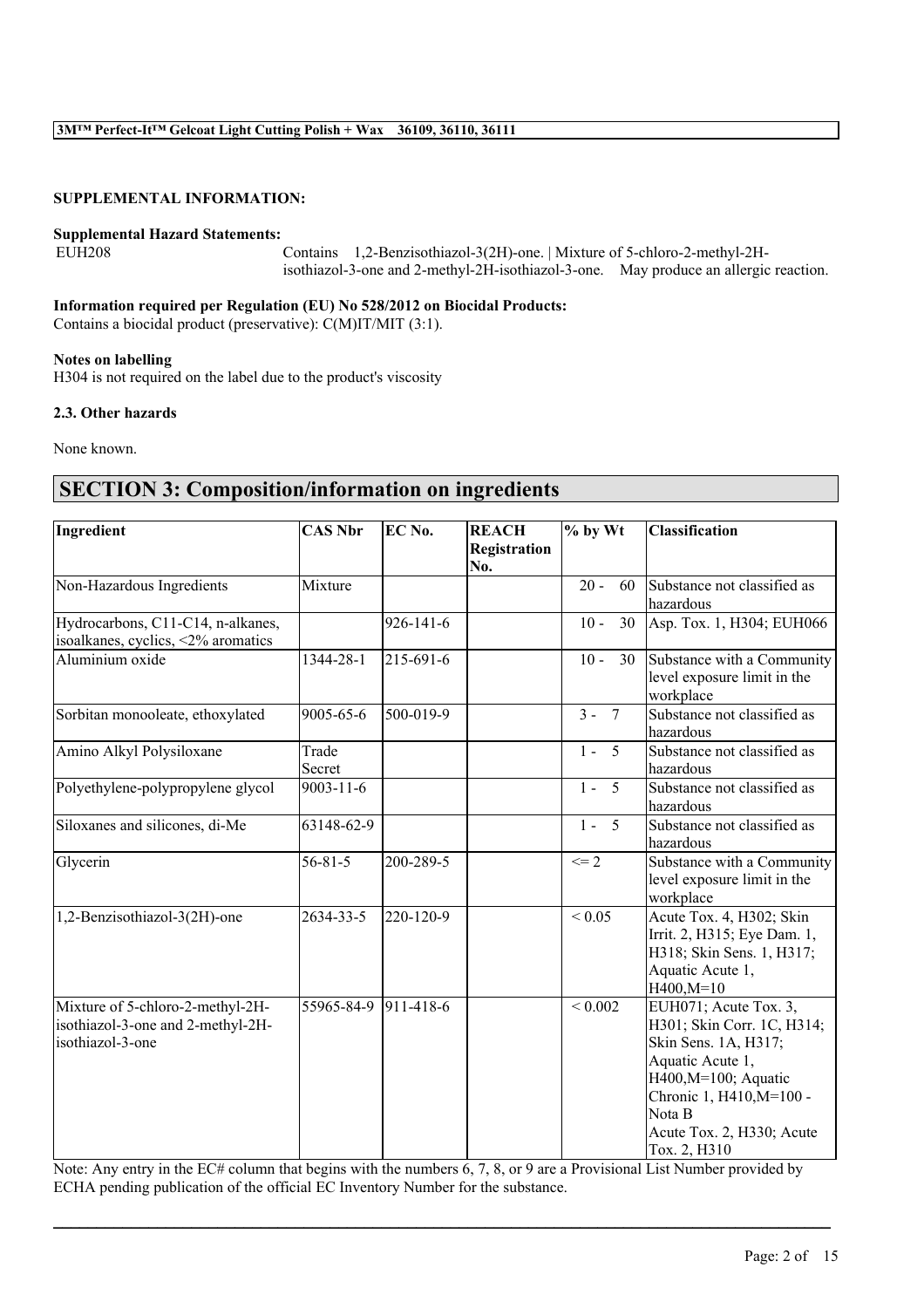Please see section 16 for the full text of any H statements referred to in this section

For information on ingredient occupational exposure limits or PBT or vPvB status, see sections 8 and 12 of this SDS

# **SECTION 4: First aid measures**

## **4.1. Description of first aid measures**

### **Inhalation**

No need for first aid is anticipated.

## **Skin contact**

Wash with soap and water. If signs/symptoms develop, get medical attention.

### **Eye contact**

Flush with large amounts of water. Remove contact lenses if easy to do. Continue rinsing. If signs/symptoms persist, get medical attention.

## **If swallowed**

Rinse mouth. If you feel unwell, get medical attention.

## **4.2. Most important symptoms and effects, both acute and delayed**

See Section 11.1 Information on toxicological effects

#### **4.3. Indication of any immediate medical attention and special treatment required** Not applicable

# **SECTION 5: Fire-fighting measures**

# **5.1. Extinguishing media**

Material will not burn.

## **5.2. Special hazards arising from the substance or mixture** None inherent in this product.

## **Hazardous Decomposition or By-Products**

**Substance Condition**

Carbon monoxide. During combustion. Carbon dioxide. During combustion.

## **5.3. Advice for fire-fighters**

No special protective actions for fire-fighters are anticipated.

## **SECTION 6: Accidental release measures**

## **6.1. Personal precautions, protective equipment and emergency procedures**

Ventilate the area with fresh air. Refer to other sections of this SDS for information regarding physical and health hazards, respiratory protection, ventilation, and personal protective equipment.

## **6.2. Environmental precautions**

Avoid release to the environment. For larger spills, cover drains and build dykes to prevent entry into sewer systems or bodies of water.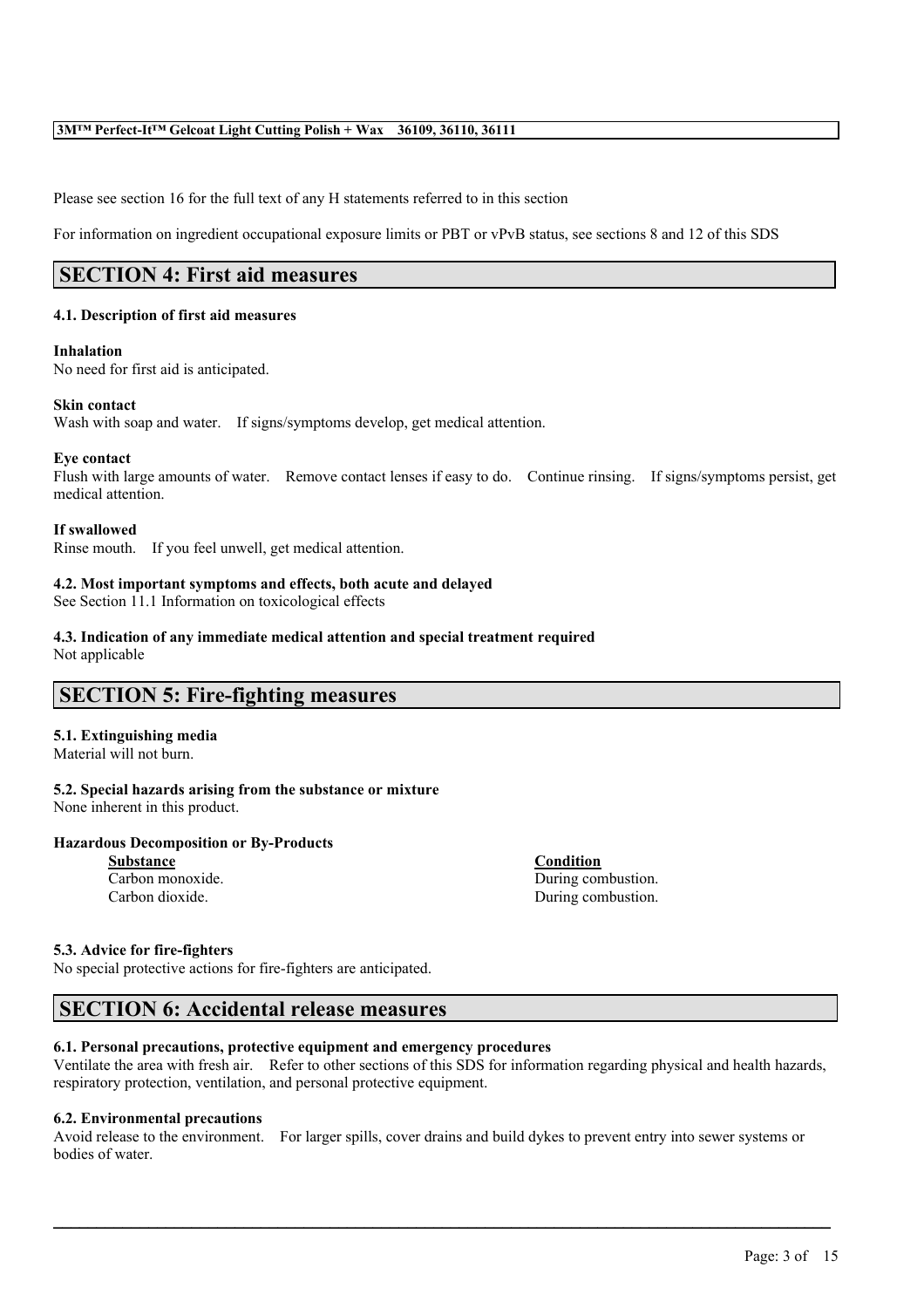## **6.3. Methods and material for containment and cleaning up**

Working from around the edges of the spill inward, cover with bentonite, vermiculite, or commercially available inorganic absorbent material. Mix in sufficient absorbent until it appears dry. Remember, adding an absorbent material does not remove a physical, health, or environmental hazard. Collect as much of the spilled material as possible. Place in a closed container approved for transportation by appropriate authorities. Clean up residue with an appropriate solvent selected by a qualified and authorised person. Ventilate the area with fresh air. Read and follow safety precautions on the solvent label and Safety Data Sheet. Seal the container. Dispose of collected material as soon as possible.

### **6.4. Reference to other sections**

Refer to Section 8 and Section 13 for more information

# **SECTION 7: Handling and storage**

### **7.1. Precautions for safe handling**

Avoid eye contact. Keep out of reach of children. Do not eat, drink or smoke when using this product. Wash thoroughly after handling. Avoid release to the environment.

### **7.2. Conditions for safe storage including any incompatibilities**

No special storage requirements.

### **7.3. Specific end use(s)**

See information in Section 7.1 and 7.2 for handling and storage recommendations. See Section 8 for exposure controls and personal protection recommendations.

## **SECTION 8: Exposure controls/personal protection**

#### **8.1 Control parameters**

#### **Occupational exposure limits**

If a component is disclosed in section 3 but does not appear in the table below, an occupational exposure limit is not available for the component.

| Ingredient                              | <b>CAS Nbr</b> | Agency | Limit type                                                   | <b>Additional comments</b> |
|-----------------------------------------|----------------|--------|--------------------------------------------------------------|----------------------------|
| Aluminium oxide                         | 1344-28-1      | UK HSC | $TWA$ (as inhalable dust):10<br>$mg/m^3$ ; TWA(as respirable |                            |
|                                         |                |        | dust):4 mg/m <sup>3</sup>                                    |                            |
| Glycerin                                | $56 - 81 - 5$  | UK HSC | TWA(as mist):10 mg/m3                                        |                            |
| UK HSC: UK Health and Safety Commission |                |        |                                                              |                            |
| TWA: Time-Weighted-Average              |                |        |                                                              |                            |
| STEL: Short Term Exposure Limit         |                |        |                                                              |                            |
| CEIL: Ceiling                           |                |        |                                                              |                            |

#### **Biological limit values**

No biological limit values exist for any of the components listed in Section 3 of this safety data sheet.

**Recommended monitoring procedures:**Information on recommended monitoring procedures can be obtained from UK **HSC** 

 $\mathcal{L}_\mathcal{L} = \mathcal{L}_\mathcal{L} = \mathcal{L}_\mathcal{L} = \mathcal{L}_\mathcal{L} = \mathcal{L}_\mathcal{L} = \mathcal{L}_\mathcal{L} = \mathcal{L}_\mathcal{L} = \mathcal{L}_\mathcal{L} = \mathcal{L}_\mathcal{L} = \mathcal{L}_\mathcal{L} = \mathcal{L}_\mathcal{L} = \mathcal{L}_\mathcal{L} = \mathcal{L}_\mathcal{L} = \mathcal{L}_\mathcal{L} = \mathcal{L}_\mathcal{L} = \mathcal{L}_\mathcal{L} = \mathcal{L}_\mathcal{L}$ 

#### **8.2. Exposure controls**

#### **8.2.1. Engineering controls**

No engineering controls required.

## **8.2.2. Personal protective equipment (PPE)**

**Eye/face protection**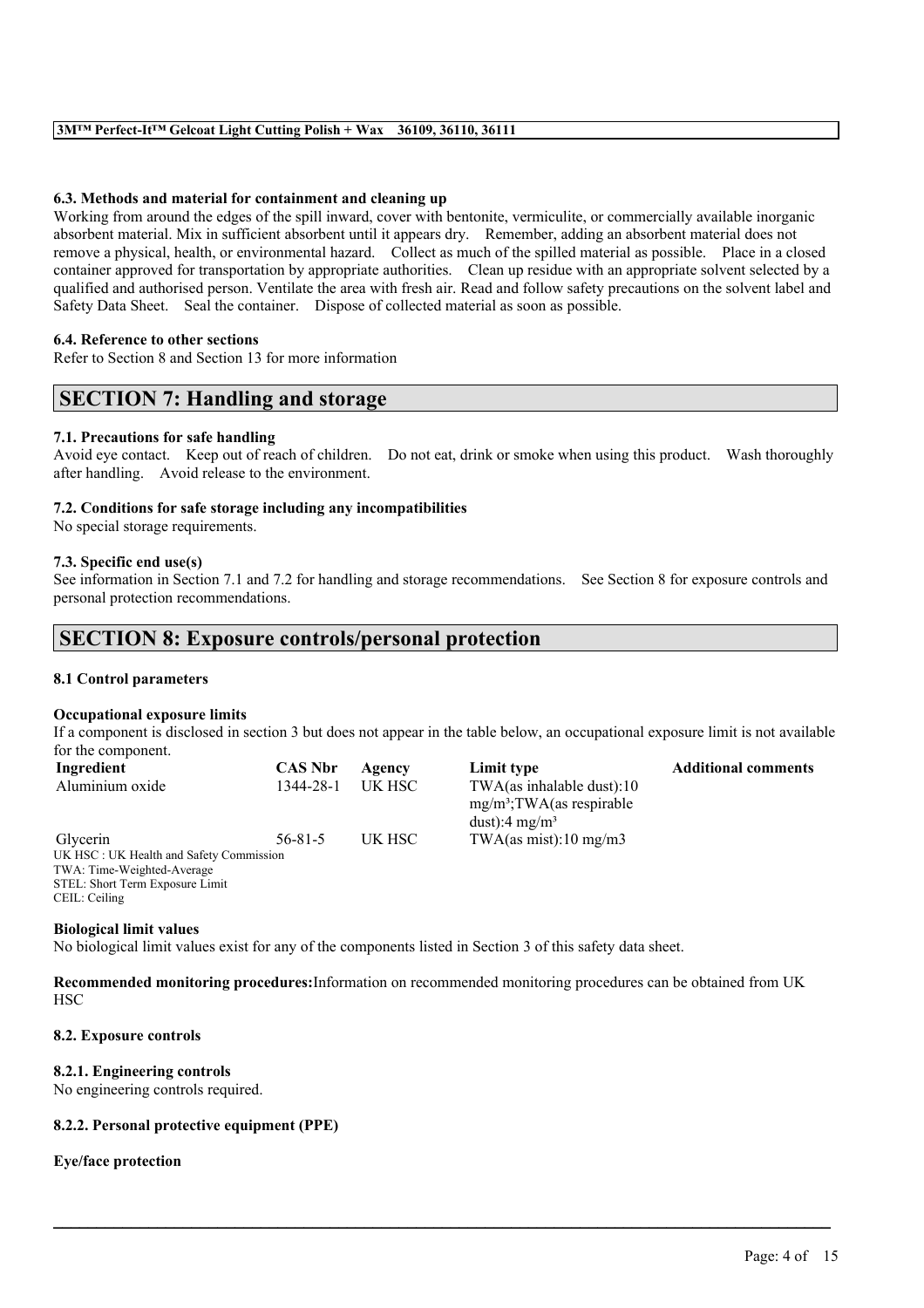Select and use eye/face protection to prevent contact based on the results of an exposure assessment. The following eye/face protection(s) are recommended: Safety glasses with side shields.

*Applicable Norms/Standards* Use eye protection conforming to EN 166

#### **Skin/hand protection**

Select and use gloves and/or protective clothing approved to relevant local standards to prevent skin contact based on the results of an exposure assessment. Selection should be based on use factors such as exposure levels, concentration of the substance or mixture, frequency and duration, physical challenges such as temperature extremes, and other use conditions. Consult with your glove and/or protective clothing manufacturer for selection of appropriate compatible gloves/protective clothing. Note: Nitrile gloves may be worn over polymer laminate gloves to improve dexterity. Gloves made from the following material(s) are recommended:

| <b>Material</b>  | Thickness (mm)    | <b>Breakthrough Time</b> |
|------------------|-------------------|--------------------------|
| Polymer laminate | No data available | No data available        |

When only incidental contact is anticipated, alternative glove material(s) may be used. If contact with the glove does occur, remove immediately and replace with a set of new gloves. For incidental contact, gloves made of the following material(s) may be used:Nitrile rubber.

*Applicable Norms/Standards* Use gloves tested to EN 374

**Respiratory protection**

None required.

# **SECTION 9: Physical and chemical properties**

## **9.1. Information on basic physical and chemical properties**

| Appearance                                    |                                |
|-----------------------------------------------|--------------------------------|
| <b>Physical state</b>                         | Liquid.                        |
| Colour                                        | White                          |
| <b>Specific Physical Form:</b>                | Gel                            |
| Odor                                          | Slight Solvent                 |
| <b>Odour threshold</b>                        | No data available.             |
| рH                                            | $8 - 9.2$                      |
| <b>Boiling point/boiling range</b>            | No data available.             |
| <b>Melting point</b>                          | No data available.             |
| <b>Flammability (solid, gas)</b>              | Not applicable.                |
| <b>Explosive properties</b>                   | Not classified                 |
| <b>Oxidising properties</b>                   | Not classified                 |
| <b>Flash point</b>                            | No flash point                 |
| <b>Autoignition temperature</b>               | No data available.             |
| <b>Flammable Limits(LEL)</b>                  | No data available.             |
| <b>Flammable Limits(UEL)</b>                  | No data available.             |
| <b>Relative density</b>                       | 1.07 - 1.12 $[RefStd:WATER=1]$ |
| <b>Water solubility</b>                       | No data available.             |
| Solubility- non-water                         | No data available.             |
| <b>Partition coefficient: n-octanol/water</b> | No data available.             |
| <b>Evaporation rate</b>                       | No data available.             |
| <b>Vapour density</b>                         | No data available.             |
| <b>Decomposition temperature</b>              | No data available.             |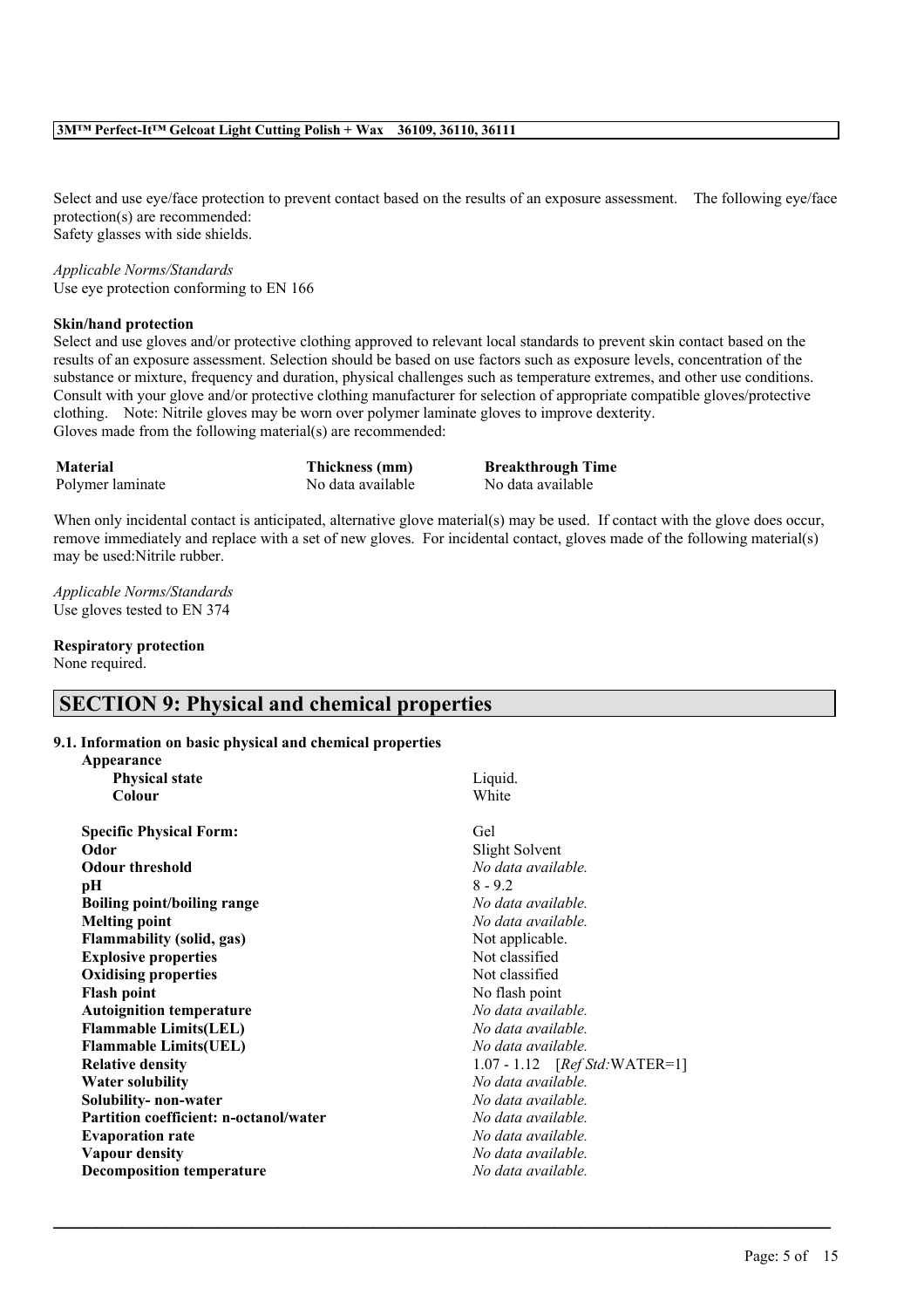### **9.2. Other information**

**EU Volatile Organic Compounds** *No data available.* **Percent volatile** 71.2 % weight

**Viscosity** 20,000 - 75,000 mPa-s [*Test Method:*Brookfield] **Density** 1.1 - 1.1 kg/l

# **SECTION 10: Stability and reactivity**

### **10.1 Reactivity**

This material is considered to be non reactive under normal use conditions

**10.2 Chemical stability** Stable.

## **10.3 Possibility of hazardous reactions**

Hazardous polymerisation will not occur.

#### **10.4 Conditions to avoid** None known.

**10.5 Incompatible materials** None known.

### **10.6 Hazardous decomposition products Substance Condition** None known.

Refer to section 5.2 for hazardous decomposition products during combustion.

# **SECTION 11: Toxicological information**

The information below may not agree with the EU material classification in Section 2 and/or the ingredient classifications in Section 3 if specific ingredient classifications are mandated by a competent authority. In addition, statements and data presented in Section 11 are based on UN GHS calculation rules and classifications derived from **3M assessments.**

## **11.1 Information on Toxicological effects**

**Signs and Symptoms of Exposure**

Based on test data and/or information on the components, this material may produce the following health effects:

 $\mathcal{L}_\mathcal{L} = \mathcal{L}_\mathcal{L} = \mathcal{L}_\mathcal{L} = \mathcal{L}_\mathcal{L} = \mathcal{L}_\mathcal{L} = \mathcal{L}_\mathcal{L} = \mathcal{L}_\mathcal{L} = \mathcal{L}_\mathcal{L} = \mathcal{L}_\mathcal{L} = \mathcal{L}_\mathcal{L} = \mathcal{L}_\mathcal{L} = \mathcal{L}_\mathcal{L} = \mathcal{L}_\mathcal{L} = \mathcal{L}_\mathcal{L} = \mathcal{L}_\mathcal{L} = \mathcal{L}_\mathcal{L} = \mathcal{L}_\mathcal{L}$ 

**Inhalation** No known health effects.

## **Skin contact**

Dermal Defatting: Signs/symptoms may include localised redness, itching, drying and cracking of skin.

## **Eye contact**

Mechanical eye irritation: Signs/symptoms may include pain, redness, tearing and corneal abrasion.

## **Ingestion**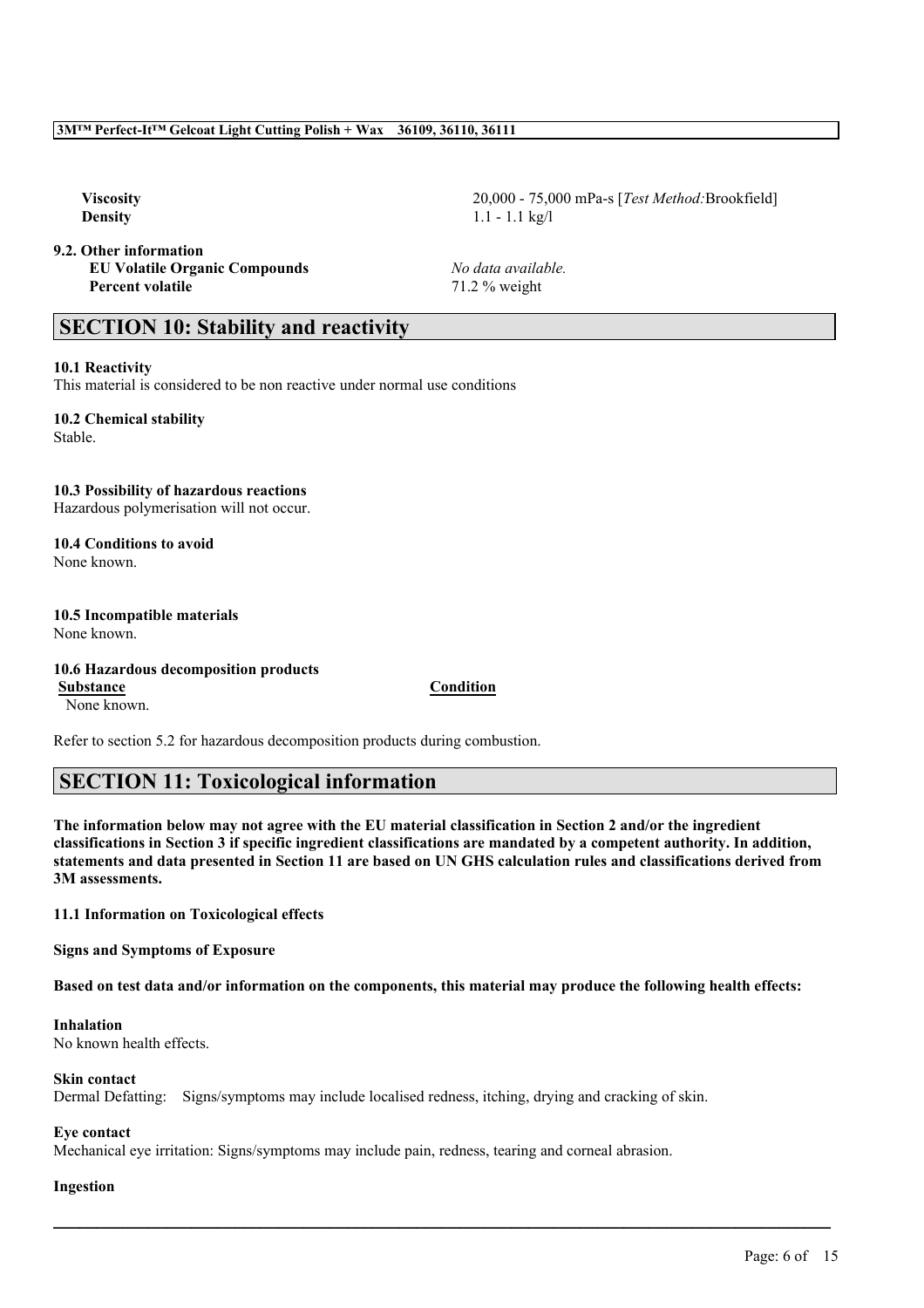Gastrointestinal irritation: Signs/symptoms may include abdominal pain, stomach upset, nausea, vomiting and diarrhoea.

## **Toxicological Data**

If a component is disclosed in section 3 but does not appear in a table below, either no data are available for that endpoint or the data are not sufficient for classification.

## **Acute Toxicity**

| Name                                                                                  | Route                                 | <b>Species</b>                       | Value                                          |
|---------------------------------------------------------------------------------------|---------------------------------------|--------------------------------------|------------------------------------------------|
| Overall product                                                                       | Ingestion                             |                                      | No data available; calculated ATE >5,000 mg/kg |
| Aluminium oxide                                                                       | Dermal                                |                                      | LD50 estimated to be $>$ 5,000 mg/kg           |
| Aluminium oxide                                                                       | Inhalation-<br>Dust/Mist              | Rat                                  | $LC50 > 2.3$ mg/l                              |
|                                                                                       | (4 hours)                             |                                      |                                                |
| Aluminium oxide                                                                       | Ingestion                             | Rat                                  | $LD50 > 5,000$ mg/kg                           |
| Hydrocarbons, C11-C14, n-alkanes, isoalkanes, cyclics, <2%                            | Inhalation-                           | Professio                            | LC50 estimated to be 20 - 50 mg/l              |
| aromatics                                                                             | Vapour                                | nal<br>judgeme<br>nt                 |                                                |
| Hydrocarbons, C11-C14, n-alkanes, isoalkanes, cyclics, <2%<br>aromatics               | Dermal                                | Rabbit                               | $LD50 > 5,000$ mg/kg                           |
| Hydrocarbons, C11-C14, n-alkanes, isoalkanes, cyclics, <2%<br>aromatics               | Ingestion                             | Rat                                  | $LD50 > 5,000$ mg/kg                           |
| Sorbitan monooleate, ethoxylated                                                      | Dermal                                | $\overline{\text{Not}}$<br>available | $LD50 > 5,000$ mg/kg                           |
| Sorbitan monooleate, ethoxylated                                                      | Inhalation-                           | Rat                                  | $LC50 > 5.1$ mg/l                              |
|                                                                                       | Dust/Mist<br>(4 hours)                |                                      |                                                |
| Sorbitan monooleate, ethoxylated                                                      | Ingestion                             | Rat                                  | LD50 20,000 mg/kg                              |
| Siloxanes and silicones, di-Me                                                        | Dermal                                | Rabbit                               | $LD50 > 19,400$ mg/kg                          |
| Siloxanes and silicones, di-Me                                                        | Ingestion                             | Rat                                  | $LD50 > 17,000$ mg/kg                          |
| Polyethylene-polypropylene glycol                                                     | Dermal                                | Professio                            | LD50 estimated to be $> 5,000$ mg/kg           |
|                                                                                       |                                       | nal                                  |                                                |
|                                                                                       |                                       | judgeme<br>nt                        |                                                |
| Polyethylene-polypropylene glycol                                                     | Ingestion                             | Rat                                  | LD50 $5,700$ mg/kg                             |
| Glycerin                                                                              | Dermal                                | Rabbit                               | LD50 estimated to be $> 5,000$ mg/kg           |
| Glycerin                                                                              | Ingestion                             | Rat                                  | $LD50 > 5,000$ mg/kg                           |
| 1,2-Benzisothiazol-3(2H)-one                                                          | Dermal                                | Rat                                  | $LD50 > 2,000$ mg/kg                           |
| 1,2-Benzisothiazol-3(2H)-one                                                          | Ingestion                             | Rat                                  | $LD50$ 454 mg/kg                               |
| Mixture of 5-chloro-2-methyl-2H-isothiazol-3-one and 2-methyl-<br>2H-isothiazol-3-one | Dermal                                | Rabbit                               | LD50<br>$87 \text{ mg/kg}$                     |
| Mixture of 5-chloro-2-methyl-2H-isothiazol-3-one and 2-methyl-<br>2H-isothiazol-3-one | Inhalation-<br>Dust/Mist<br>(4 hours) | Rat                                  | LC50 0.33 mg/l                                 |
| Mixture of 5-chloro-2-methyl-2H-isothiazol-3-one and 2-methyl-<br>2H-isothiazol-3-one | Ingestion                             | Rat                                  | LD50<br>$40 \text{ mg/kg}$                     |

 $\overline{ATE}$  = acute toxicity estimate

#### **Skin Corrosion/Irritation**

| <b>Species</b><br>Name                                                         |        | Value                     |
|--------------------------------------------------------------------------------|--------|---------------------------|
|                                                                                |        |                           |
| Aluminium oxide                                                                | Rabbit | No significant irritation |
| Hydrocarbons, C11-C14, n-alkanes, isoalkanes, cyclics, $\langle 2\%$ aromatics | Rabbit | Minimal irritation        |
| Sorbitan monooleate, ethoxylated                                               | Rabbit | No significant irritation |
| Siloxanes and silicones, di-Me                                                 | Rabbit | No significant irritation |
| Glycerin                                                                       | Rabbit | No significant irritation |
| 1,2-Benzisothiazol-3(2H)-one                                                   | Rabbit | No significant irritation |
| Mixture of 5-chloro-2-methyl-2H-isothiazol-3-one and 2-methyl-2H-isothiazol-3- | Rabbit | Corrosive                 |
| one                                                                            |        |                           |

## **Serious Eye Damage/Irritation**

| <b>Name</b> | $\sim$<br><b>Species</b> | $X$ $Y$ $Y$<br>√alue |
|-------------|--------------------------|----------------------|
|             |                          |                      |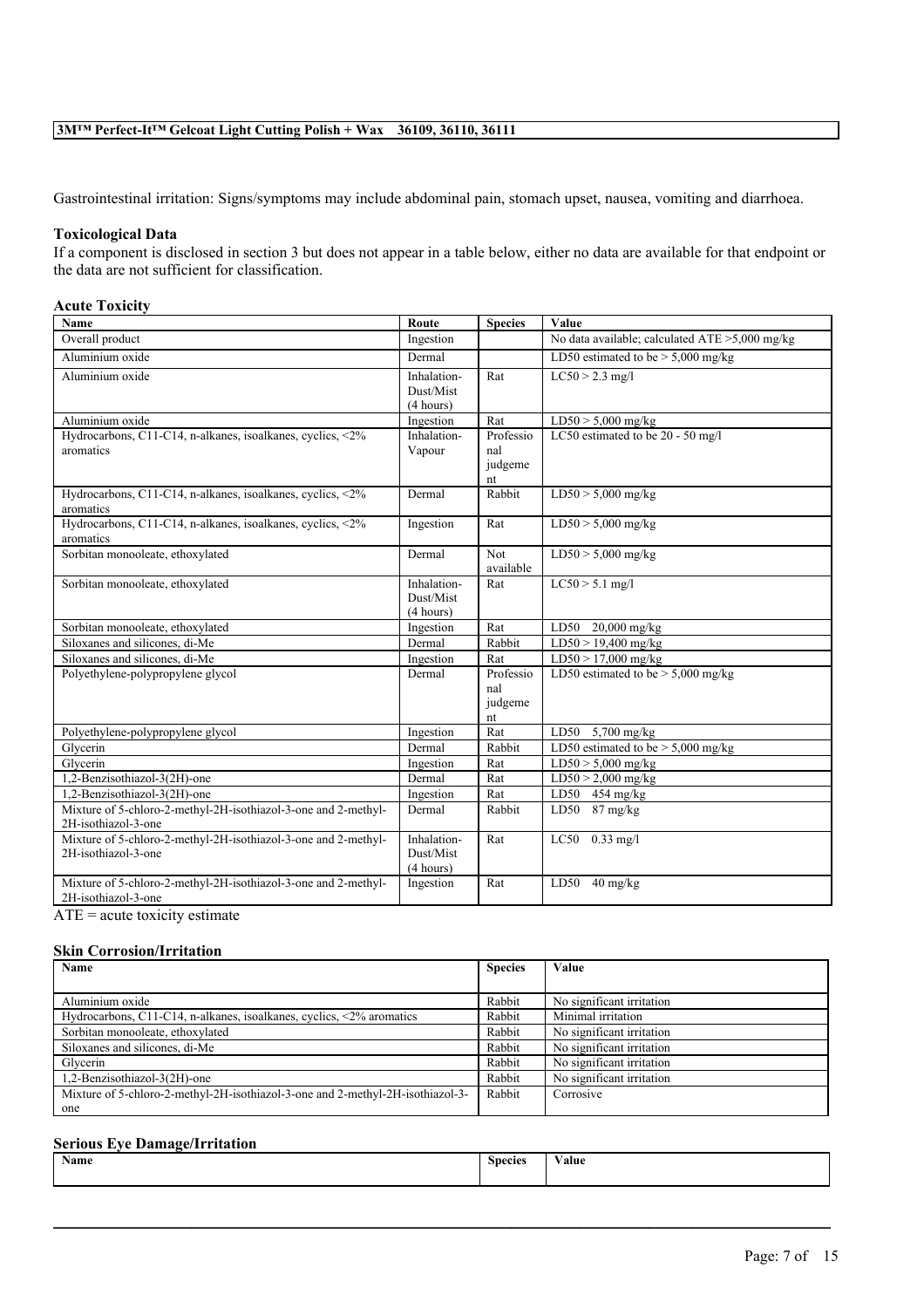| Aluminium oxide                                                                | Rabbit | No significant irritation |
|--------------------------------------------------------------------------------|--------|---------------------------|
| Hydrocarbons, C11-C14, n-alkanes, isoalkanes, cyclics, $\langle 2\%$ aromatics | Rabbit | Mild irritant             |
| Sorbitan monooleate, ethoxylated                                               | Rabbit | No significant irritation |
| Siloxanes and silicones, di-Me                                                 | Rabbit | No significant irritation |
| Glycerin                                                                       | Rabbit | No significant irritation |
| 1,2-Benzisothiazol-3(2H)-one                                                   | Rabbit | Corrosive                 |
| Mixture of 5-chloro-2-methyl-2H-isothiazol-3-one and 2-methyl-2H-isothiazol-3- | Rabbit | Corrosive                 |
| one                                                                            |        |                           |

### **Skin Sensitisation**

| Name                                                                           | <b>Species</b> | Value          |
|--------------------------------------------------------------------------------|----------------|----------------|
|                                                                                |                |                |
| Hydrocarbons, C11-C14, n-alkanes, isoalkanes, cyclics, $\langle 2\%$ aromatics | Guinea         | Not classified |
|                                                                                | pig            |                |
| Sorbitan monooleate, ethoxylated                                               | Guinea         | Not classified |
|                                                                                | pig            |                |
| Glycerin                                                                       | Guinea         | Not classified |
|                                                                                | pig            |                |
| 1,2-Benzisothiazol-3(2H)-one                                                   | Guinea         | Sensitising    |
|                                                                                | pig            |                |
| Mixture of 5-chloro-2-methyl-2H-isothiazol-3-one and 2-methyl-2H-isothiazol-3- | Human          | Sensitising    |
| one                                                                            | and            |                |
|                                                                                | animal         |                |

## **Photosensitisation**

| Name                                                                                  | <b>Species</b> | Value           |
|---------------------------------------------------------------------------------------|----------------|-----------------|
| Mixture of 5-chloro-2-methyl-2H-isothiazol-3-one and 2-methyl-2H-isothiazol-3-<br>one | Human<br>and   | Not sensitising |
|                                                                                       | animal         |                 |

# **Respiratory Sensitisation**

For the component/components, either no data is currently available or the data is not sufficient for classification.

## **Germ Cell Mutagenicity**

| Name                                                                           | Route    | Value                                          |
|--------------------------------------------------------------------------------|----------|------------------------------------------------|
|                                                                                |          |                                                |
| Aluminium oxide                                                                | In Vitro | Not mutagenic                                  |
| Hydrocarbons, C11-C14, n-alkanes, isoalkanes, cyclics, $\langle 2\%$ aromatics | In Vitro | Not mutagenic                                  |
| Hydrocarbons, C11-C14, n-alkanes, isoalkanes, cyclics, $\langle 2\%$ aromatics | In vivo  | Not mutagenic                                  |
| Sorbitan monooleate, ethoxylated                                               | In Vitro | Not mutagenic                                  |
| 1,2-Benzisothiazol-3(2H)-one                                                   | In vivo  | Not mutagenic                                  |
| 1,2-Benzisothiazol-3(2H)-one                                                   | In Vitro | Some positive data exist, but the data are not |
|                                                                                |          | sufficient for classification                  |
| Mixture of 5-chloro-2-methyl-2H-isothiazol-3-one and 2-methyl-2H-isothiazol-3- | In vivo  | Not mutagenic                                  |
| one                                                                            |          |                                                |
| Mixture of 5-chloro-2-methyl-2H-isothiazol-3-one and 2-methyl-2H-isothiazol-3- | In Vitro | Some positive data exist, but the data are not |
| one                                                                            |          | sufficient for classification                  |

## **Carcinogenicity**

| Name                                                                         | Route      | <b>Species</b> | Value                                          |
|------------------------------------------------------------------------------|------------|----------------|------------------------------------------------|
| Aluminium oxide                                                              | Inhalation | Rat            | Not carcinogenic                               |
| Hydrocarbons, C11-C14, n-alkanes, isoalkanes, cyclics, $\langle 2\% \rangle$ | Not        | <b>Not</b>     | Not carcinogenic                               |
| aromatics                                                                    | specified. | available      |                                                |
| Sorbitan monooleate, ethoxylated                                             | Ingestion  | Rat            | Some positive data exist, but the data are not |
|                                                                              |            |                | sufficient for classification                  |
| Glycerin                                                                     | Ingestion  | Mouse          | Some positive data exist, but the data are not |
|                                                                              |            |                | sufficient for classification                  |
| Mixture of 5-chloro-2-methyl-2H-isothiazol-3-one and 2-methyl-               | Dermal     | Mouse          | Not carcinogenic                               |
| 2H-isothiazol-3-one                                                          |            |                |                                                |
| Mixture of 5-chloro-2-methyl-2H-isothiazol-3-one and 2-methyl-               | Ingestion  | Rat            | Not carcinogenic                               |
| 2H-isothiazol-3-one                                                          |            |                |                                                |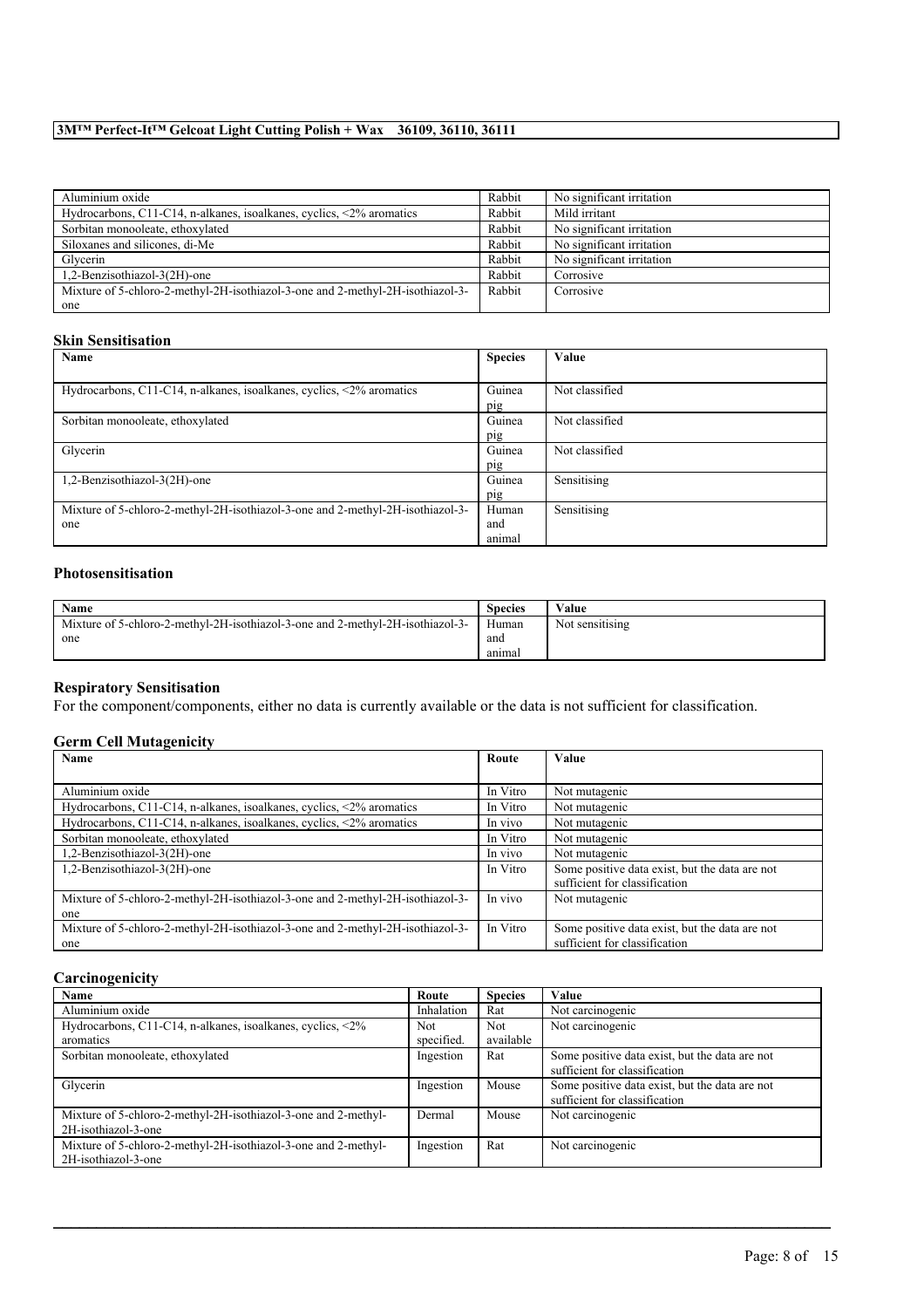## **Reproductive Toxicity**

## **Reproductive and/or Developmental Effects**

| <b>Name</b>                                                                               | Route                    | Value                                  | <b>Species</b> | <b>Test result</b>                 | <b>Exposure</b><br><b>Duration</b> |
|-------------------------------------------------------------------------------------------|--------------------------|----------------------------------------|----------------|------------------------------------|------------------------------------|
| Hydrocarbons, C11-C14, n-alkanes,<br>isoalkanes, cyclics, <2% aromatics                   | <b>Not</b><br>specified. | Not classified for female reproduction | Rat            | <b>NOAEL Not</b><br>available      | 1 generation                       |
| Hydrocarbons, C11-C14, n-alkanes,<br>isoalkanes, cyclics, <2% aromatics                   | Not<br>specified.        | Not classified for male reproduction   | Rat            | <b>NOAEL Not</b><br>available      | 1 generation                       |
| Hydrocarbons, C11-C14, n-alkanes,<br>isoalkanes, cyclics, <2% aromatics                   | Not<br>specified.        | Not classified for development         | Rat            | <b>NOAEL Not</b><br>available      | 1 generation                       |
| Sorbitan monooleate, ethoxylated                                                          | Ingestion                | Not classified for female reproduction | Rat            | <b>NOAEL</b><br>6.666<br>mg/kg/day | 3 generation                       |
| Sorbitan monooleate, ethoxylated                                                          | Ingestion                | Not classified for male reproduction   | Rat            | <b>NOAEL</b><br>6.666<br>mg/kg/day | 3 generation                       |
| Sorbitan monooleate, ethoxylated                                                          | Ingestion                | Not classified for development         | Rat            | <b>NOAEL</b><br>5,000<br>mg/kg/day | during<br>organogenesis            |
| Glycerin                                                                                  | Ingestion                | Not classified for female reproduction | Rat            | <b>NOAEL</b><br>2,000<br>mg/kg/day | 2 generation                       |
| Glycerin                                                                                  | Ingestion                | Not classified for male reproduction   | Rat            | <b>NOAEL</b><br>2.000<br>mg/kg/day | 2 generation                       |
| Glycerin                                                                                  | Ingestion                | Not classified for development         | Rat            | NOAEL<br>2,000<br>mg/kg/day        | 2 generation                       |
| 1,2-Benzisothiazol-3(2H)-one                                                              | Ingestion                | Not classified for female reproduction | Rat            | <b>NOAEL 112</b><br>mg/kg/day      | 2 generation                       |
| 1,2-Benzisothiazol-3(2H)-one                                                              | Ingestion                | Not classified for male reproduction   | Rat            | <b>NOAEL 112</b><br>mg/kg/day      | 2 generation                       |
| 1,2-Benzisothiazol-3(2H)-one                                                              | Ingestion                | Not classified for development         | Rat            | <b>NOAEL 112</b><br>mg/kg/day      | 2 generation                       |
| Mixture of 5-chloro-2-methyl-2H-<br>isothiazol-3-one and 2-methyl-2H-<br>isothiazol-3-one | Ingestion                | Not classified for female reproduction | Rat            | <b>NOAEL 10</b><br>mg/kg/day       | 2 generation                       |
| Mixture of 5-chloro-2-methyl-2H-<br>isothiazol-3-one and 2-methyl-2H-<br>isothiazol-3-one | Ingestion                | Not classified for male reproduction   | Rat            | <b>NOAEL 10</b><br>mg/kg/day       | 2 generation                       |
| Mixture of 5-chloro-2-methyl-2H-<br>isothiazol-3-one and 2-methyl-2H-<br>isothiazol-3-one | Ingestion                | Not classified for development         | Rat            | <b>NOAEL 15</b><br>mg/kg/day       | during<br>organogenesis            |

## **Target Organ(s)**

## **Specific Target Organ Toxicity - single exposure**

| Name                      | Route      | Target Organ(s)        | Value                             | <b>Species</b> | <b>Test result</b> | <b>Exposure</b> |
|---------------------------|------------|------------------------|-----------------------------------|----------------|--------------------|-----------------|
|                           |            |                        |                                   |                |                    | <b>Duration</b> |
| 1,2-Benzisothiazol-3(2H)- | Inhalation | respiratory irritation | Some positive data exist, but the | similar        | <b>NOAEL Not</b>   |                 |
| one                       |            |                        | data are not sufficient for       | health         | available          |                 |
|                           |            |                        | classification                    | hazards        |                    |                 |
| Mixture of 5-chloro-2-    | Inhalation | respiratory irritation | Some positive data exist, but the | similar        | <b>NOAEL Not</b>   |                 |
| methyl-2H-isothiazol-3-   |            |                        | data are not sufficient for       | health         | available          |                 |
| one and 2-methyl-2H-      |            |                        | classification                    | hazards        |                    |                 |
| isothiazol-3-one          |            |                        |                                   |                |                    |                 |

## **Specific Target Organ Toxicity - repeated exposure**

| Name            | Route      | Target Organ(s)    | Value                                                            | <b>Species</b> | <b>Test result</b>            | Exposure        |
|-----------------|------------|--------------------|------------------------------------------------------------------|----------------|-------------------------------|-----------------|
|                 |            |                    |                                                                  |                |                               | <b>Duration</b> |
| Aluminium oxide | Inhalation | pneumoconiosis     | Some positive data exist, but the<br>data are not sufficient for | Human          | <b>NOAEL Not</b><br>available | occupational    |
|                 |            |                    | classification                                                   |                |                               | exposure        |
| Aluminium oxide | Inhalation | pulmonary fibrosis | Not classified                                                   | Human          | <b>NOAEL Not</b>              | occupational    |
|                 |            |                    |                                                                  |                | available                     | exposure        |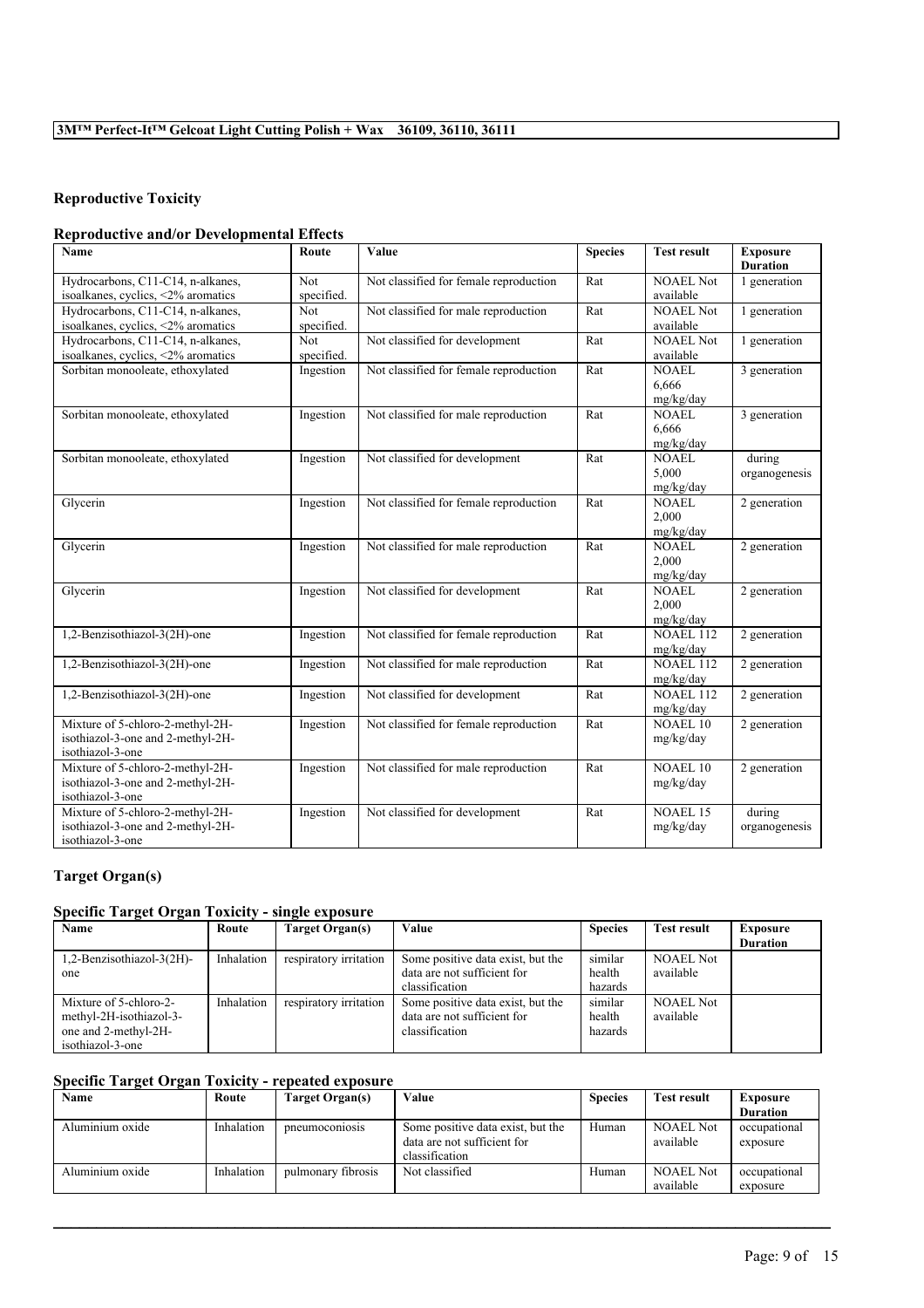| Sorbitan monooleate,<br>ethoxylated | Ingestion  | heart   endocrine<br>system  <br>gastrointestinal tract<br>bone, teeth, nails,<br>and/or hair  <br>hematopoietic<br>system   liver  <br>immune system  <br>nervous system  <br>kidney and/or<br>bladder   respiratory<br>system | Not classified | Rat | <b>NOAEL</b><br>4,132<br>mg/kg/day | 90 days |
|-------------------------------------|------------|---------------------------------------------------------------------------------------------------------------------------------------------------------------------------------------------------------------------------------|----------------|-----|------------------------------------|---------|
| Glycerin                            | Inhalation | respiratory system  <br>heart   liver   kidney<br>and/or bladder                                                                                                                                                                | Not classified | Rat | <b>NOAEL 3.91</b><br>mg/l          | 14 days |
| Glycerin                            | Ingestion  | endocrine system  <br>hematopoietic<br>system   liver  <br>kidney and/or<br>bladder                                                                                                                                             | Not classified | Rat | NOAEL<br>10,000<br>mg/kg/day       | 2 years |
| 1,2-Benzisothiazol-3(2H)-<br>one    | Ingestion  | liver   hematopoietic<br>system   eyes  <br>kidney and/or<br>bladder   respiratory<br>system                                                                                                                                    | Not classified | Rat | <b>NOAEL 322</b><br>mg/kg/day      | 90 days |
| 1,2-Benzisothiazol-3(2H)-<br>one    | Ingestion  | heart   endocrine<br>system   nervous<br>system                                                                                                                                                                                 | Not classified | Rat | <b>NOAEL 150</b><br>mg/kg/day      | 28 days |

## **Aspiration Hazard**

| <b>Name</b>                                                           | Value                                           |
|-----------------------------------------------------------------------|-------------------------------------------------|
| 2% aromatics<br>-isoalkanes<br>cyclics<br>ocarbons<br>n-alkanes.<br>4 | Aspiration<br>$\Delta$ C <sup>+</sup><br>hazarc |

Please contact the address or phone number listed on the first page of the SDS for additional toxicological information **on this material and/or its components.**

# **SECTION 12: Ecological information**

The information below may not agree with the EU material classification in Section 2 and/or the ingredient classifications in Section 3 if specific ingredient classifications are mandated by a competent authority. In addition, statements and data presented in Section 12 are based on UN GHS calculation rules and classifications derived from **3M assessments.**

## **12.1. Toxicity**

No product test data available.

| <b>Material</b>                                                                                   | ICAS #           | <b>Organism</b> | <b>Type</b>  | Exposure  | <b>Test endpoint</b> | <b>Test result</b>    |
|---------------------------------------------------------------------------------------------------|------------------|-----------------|--------------|-----------|----------------------|-----------------------|
| Aluminium oxide                                                                                   | 1344-28-1        | Water flea      | Experimental | 148 hours | LC50                 | $>100$ mg/l           |
| Aluminium oxide                                                                                   | 1344-28-1        | Green Algae     | Experimental | 72 hours  | EC50                 | $>100$ mg/l           |
| Aluminium oxide                                                                                   | 1344-28-1        | Fish            | Experimental | 96 hours  | LC50                 | $>100$ mg/l           |
| Aluminium oxide                                                                                   | 1344-28-1        | Green Algae     | Experimental | 72 hours  | <b>NOEC</b>          | $>100$ mg/l           |
| Hydrocarbons, C11-<br>C <sub>14</sub> , n-alkanes,<br>isoalkanes, cyclics,<br>$<$ 2% aromatics    | $1926 - 141 - 6$ | Rainbow trout   | Experimental | 96 hours  | Lethal Level 50%     | $>1,000 \text{ mg/l}$ |
| Hydrocarbons, C11-<br>C <sub>14</sub> , n-alkanes,<br>isoalkanes, cyclics,<br>$\leq$ 2% aromatics | $1926 - 141 - 6$ | Water flea      | Experimental | 48 hours  | Effect Level 50%     | $>1,000 \text{ mg/l}$ |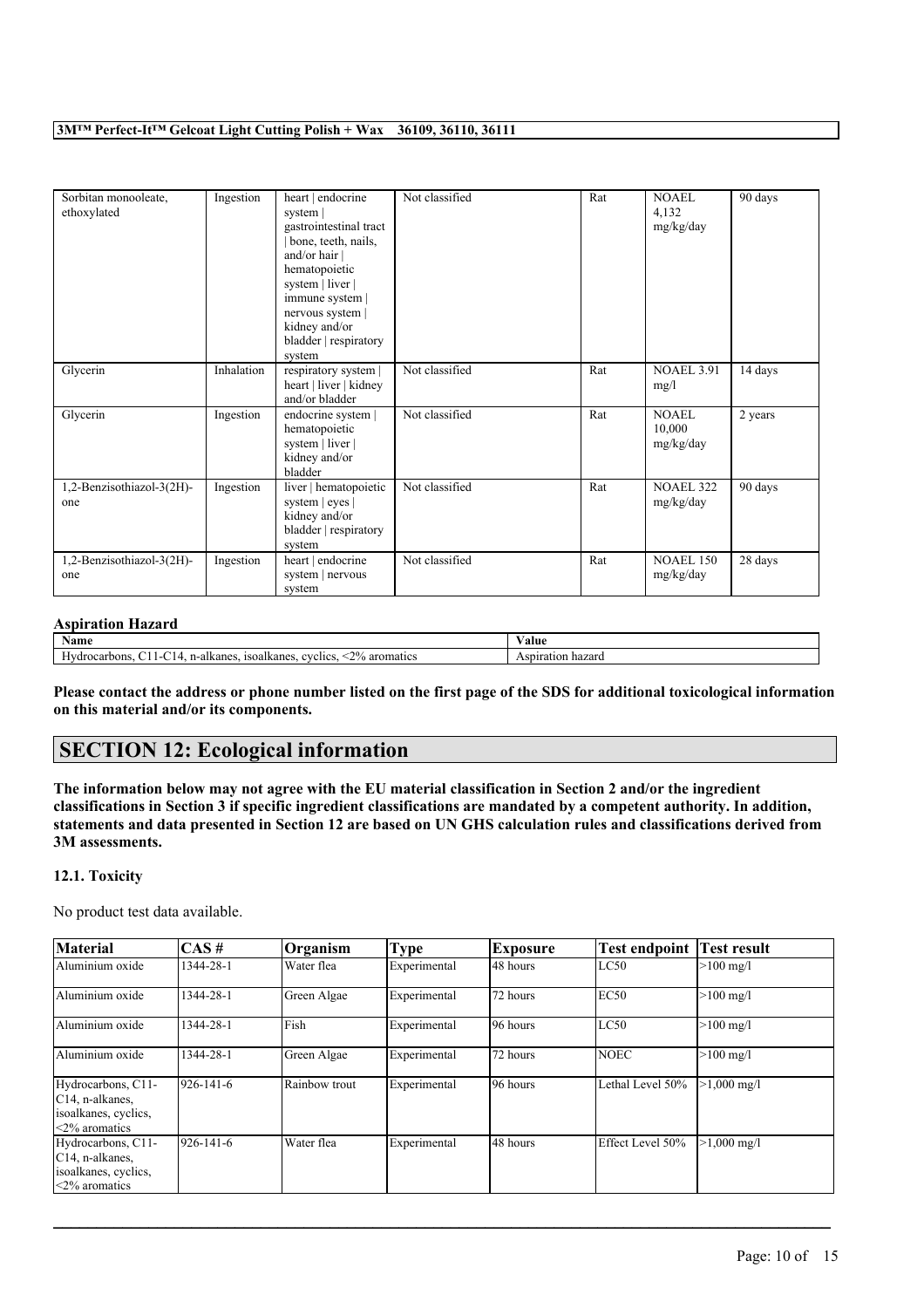| Hydrocarbons, C11-                  | 926-141-6       | Green Algae    | Experimental        | 72 hours | Effect Level 50%  | $>1,000$ mg/l        |
|-------------------------------------|-----------------|----------------|---------------------|----------|-------------------|----------------------|
| C14, n-alkanes,                     |                 |                |                     |          |                   |                      |
| isoalkanes, cyclics,                |                 |                |                     |          |                   |                      |
| <2% aromatics                       |                 |                |                     |          |                   |                      |
| Hydrocarbons, C11-                  | 926-141-6       | Green Algae    | Experimental        | 72 hours | No obs Effect     | 1,000 mg/l           |
| C14, n-alkanes,                     |                 |                |                     |          | Level             |                      |
| isoalkanes, cyclics,                |                 |                |                     |          |                   |                      |
| <2% aromatics                       |                 |                |                     |          |                   |                      |
| Sorbitan monooleate,                | 9005-65-6       | Green Algae    | Estimated           | 72 hours | Effect Level 50%  | 58.84 mg/l           |
| ethoxylated                         |                 |                |                     |          |                   |                      |
| Sorbitan monooleate,                | 9005-65-6       | Copepods       | Estimated           | 48 hours | Lethal Level 50%  | $>10,000$ mg/l       |
| ethoxylated                         |                 |                |                     |          |                   |                      |
| Sorbitan monooleate,                | 9005-65-6       | Zebra Fish     | Estimated           | 96 hours | LC50              | $>100$ mg/l          |
| ethoxylated                         |                 |                |                     |          |                   |                      |
| Sorbitan monooleate,                | 9005-65-6       | Green Algae    | Estimated           | 72 hours | Effect            | 19.05 mg/l           |
| ethoxylated                         |                 |                |                     |          | Concentration 10% |                      |
| Sorbitan monooleate,                | 9005-65-6       | Water flea     | Estimated           | 21 days  | No obs Effect     | $10$ mg/l            |
| ethoxylated                         |                 |                |                     |          | Level             |                      |
| Polyethylene-                       | $9003 - 11 - 6$ |                | Data not available  |          |                   |                      |
| polypropylene glycol                |                 |                | or insufficient for |          |                   |                      |
|                                     |                 |                | classification      |          |                   |                      |
| Siloxanes and silicones, 63148-62-9 |                 |                | Data not available  |          |                   |                      |
| di-Me                               |                 |                | or insufficient for |          |                   |                      |
|                                     |                 |                | classification      |          |                   |                      |
| Glycerin                            | $56 - 81 - 5$   | Rainbow trout  | Experimental        | 96 hours | LC50              | 54,000 mg/l          |
|                                     |                 |                |                     |          |                   |                      |
| Glycerin                            | $56 - 81 - 5$   | Water flea     | Experimental        | 48 hours | LC50              | $1,955 \text{ mg/l}$ |
|                                     |                 |                |                     |          |                   |                      |
| 1.2-Benzisothiazol-                 | 2634-33-5       | Pacific oyster | Experimental        | 48 hours | <b>EC50</b>       | $0.062$ mg/l         |
| $3(2H)$ -one                        |                 |                |                     |          |                   |                      |
| 1,2-Benzisothiazol-                 | 2634-33-5       | Rainbow trout  | Experimental        | 96 hours | LC50              | $1.6$ mg/l           |
| $3(2H)$ -one                        |                 |                |                     |          |                   |                      |
| 1,2-Benzisothiazol-                 | 2634-33-5       | Green algae    | Experimental        | 72 hours | <b>EC50</b>       | $0.11$ mg/l          |
| $3(2H)$ -one                        |                 |                |                     |          |                   |                      |
| 1.2-Benzisothiazol-                 | 2634-33-5       | Water flea     | Experimental        | 48 hours | <b>EC50</b>       | $2.9$ mg/l           |
| $3(2H)$ -one                        |                 |                |                     |          |                   |                      |
| 1,2-Benzisothiazol-                 | 2634-33-5       | Green algae    | Experimental        | 72 hours | <b>NOEC</b>       | $0.0403$ mg/l        |
| $3(2H)$ -one                        |                 |                |                     |          |                   |                      |
| Mixture of 5-chloro-2-              | 55965-84-9      | Diatom         | Experimental        | 72 hours | <b>EC50</b>       | $0.0199$ mg/l        |
| methyl-2H-isothiazol-               |                 |                |                     |          |                   |                      |
| 3-one and 2-methyl-                 |                 |                |                     |          |                   |                      |
| 2H-isothiazol-3-one                 |                 |                |                     |          |                   |                      |
| Mixture of 5-chloro-2-              | 55965-84-9      | Green Algae    | Experimental        | 72 hours | <b>EC50</b>       | $0.027$ mg/l         |
| methyl-2H-isothiazol-               |                 |                |                     |          |                   |                      |
| 3-one and 2-methyl-                 |                 |                |                     |          |                   |                      |
| 2H-isothiazol-3-one                 |                 |                |                     |          |                   |                      |
| Mixture of 5-chloro-2-              | 55965-84-9      | Water flea     | Experimental        | 48 hours | <b>EC50</b>       | $0.099$ mg/l         |
| methyl-2H-isothiazol-               |                 |                |                     |          |                   |                      |
| 3-one and 2-methyl-                 |                 |                |                     |          |                   |                      |
| 2H-isothiazol-3-one                 |                 |                |                     |          |                   |                      |
| Mixture of 5-chloro-2-              | 55965-84-9      | Rainbow trout  | Experimental        | 96 hours | LC50              | $0.19$ mg/l          |
| methyl-2H-isothiazol-               |                 |                |                     |          |                   |                      |
| 3-one and 2-methyl-                 |                 |                |                     |          |                   |                      |
| 2H-isothiazol-3-one                 |                 |                |                     |          |                   |                      |
| Mixture of 5-chloro-2-              | 55965-84-9      | Sheepshead     | Experimental        | 96 hours | LC50              | $0.3$ mg/l           |
| methyl-2H-isothiazol-               |                 | Minnow         |                     |          |                   |                      |
| 3-one and 2-methyl-                 |                 |                |                     |          |                   |                      |
| 2H-isothiazol-3-one                 |                 |                |                     |          |                   |                      |
| Mixture of 5-chloro-2-              | 55965-84-9      | Copepods       | Experimental        | 48 hours | <b>EC50</b>       | $0.007$ mg/l         |
| methyl-2H-isothiazol-               |                 |                |                     |          |                   |                      |
| 3-one and 2-methyl-                 |                 |                |                     |          |                   |                      |
| 2H-isothiazol-3-one                 |                 |                |                     |          |                   |                      |
| Mixture of 5-chloro-2-              | 55965-84-9      | Water flea     | Experimental        | 21 days  | <b>NOEC</b>       | $0.004$ mg/l         |
| methyl-2H-isothiazol-               |                 |                |                     |          |                   |                      |
| 3-one and 2-methyl-                 |                 |                |                     |          |                   |                      |
| 2H-isothiazol-3-one                 |                 |                |                     |          |                   |                      |
| Mixture of 5-chloro-2-              | 55965-84-9      | Fathead minnow | Experimental        | 36 days  | No obs Effect     | $0.02$ mg/l          |
| methyl-2H-isothiazol-               |                 |                |                     |          | Level             |                      |
|                                     |                 |                |                     |          |                   |                      |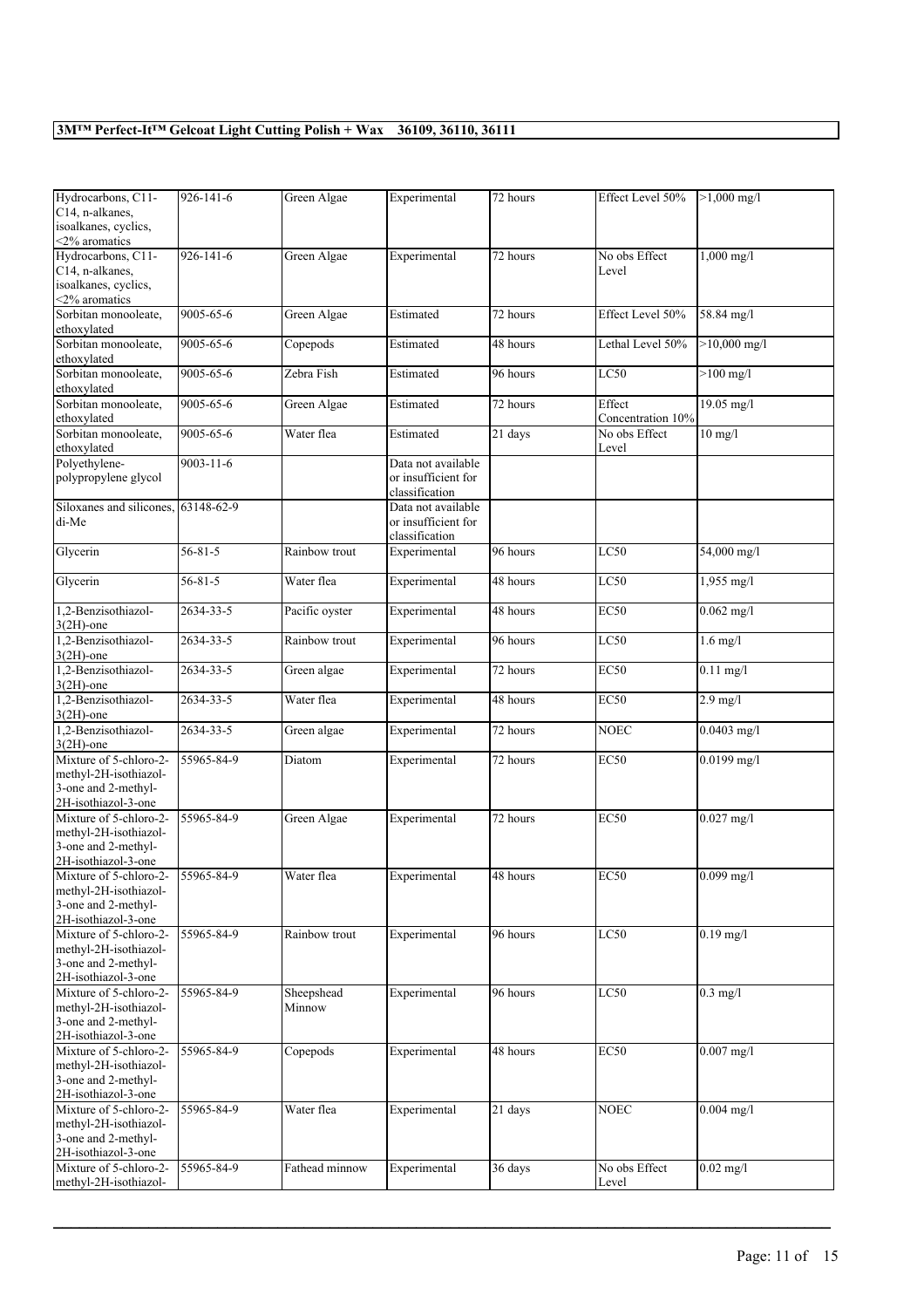| 3-one and 2-methyl-<br>2H-isothiazol-3-one                                                                |             |              |           |             |                |
|-----------------------------------------------------------------------------------------------------------|-------------|--------------|-----------|-------------|----------------|
| Mixture of 5-chloro-2- 155965-84-9<br>methyl-2H-isothiazol-<br>3-one and 2-methyl-<br>2H-isothiazol-3-one | Green Algae | Experimental | 72 hours  | <b>NOEC</b> | $0.004$ mg/l   |
| Mixture of 5-chloro-2- 155965-84-9<br>methyl-2H-isothiazol-<br>3-one and 2-methyl-<br>2H-isothiazol-3-one | Diatom      | Experimental | 148 hours | <b>NOEC</b> | $0.00049$ mg/l |

## **12.2. Persistence and degradability**

| <b>Material</b>                                                                                 | <b>CAS Nbr</b> | Test type                         | <b>Duration</b> | <b>Study Type</b>                | <b>Test result</b>                                                                              | Protocol                                         |
|-------------------------------------------------------------------------------------------------|----------------|-----------------------------------|-----------------|----------------------------------|-------------------------------------------------------------------------------------------------|--------------------------------------------------|
| Aluminium oxide                                                                                 | 1344-28-1      | Data not availbl-<br>insufficient |                 |                                  | N/A                                                                                             |                                                  |
| Hydrocarbons, C11-C14, n-<br>alkanes, isoalkanes, cyclics,<br>$<$ 2% aromatics                  | 926-141-6      | Experimental<br>Biodegradation    | 28 days         | <b>BOD</b>                       | 69 %<br><b>BOD/ThBOD</b>                                                                        | OECD 301F - Manometric<br>respirometry           |
| Sorbitan monooleate,<br>ethoxylated                                                             | 9005-65-6      | Experimental<br>Biodegradation    | 28 days         | CO2 evolution                    | $61\%$ weight                                                                                   | Other methods                                    |
| Polyethylene-polypropylene 9003-11-6<br>glycol                                                  |                | Data not availbl-<br>insufficient |                 |                                  | N/A                                                                                             |                                                  |
| Siloxanes and silicones, di-<br>Me                                                              | 63148-62-9     | Data not availbl-<br>insufficient |                 |                                  | N/A                                                                                             |                                                  |
| Glycerin                                                                                        | $56 - 81 - 5$  | Experimental<br>Biodegradation    | 14 days         | <b>BOD</b>                       | 63 %<br><b>BOD/ThBOD</b>                                                                        | OECD 301C - MITI test (I)                        |
| 1,2-Benzisothiazol-3(2H)-<br>one                                                                | 2634-33-5      | Experimental<br>Biodegradation    | 28 days         | <b>BOD</b>                       | $0\%$<br><b>BOD/ThBOD</b>                                                                       | OECD 301C - MITI test (I)                        |
| Mixture of 5-chloro-2-<br>methyl-2H-isothiazol-3-one<br>and 2-methyl-2H-isothiazol-<br>3-one    | 55965-84-9     | Estimated<br>Photolysis           |                 | Photolytic half-life<br>(in air) | 1.2 days (t $1/2$ )                                                                             | Other methods                                    |
| Mixture of 5-chloro-2-<br>methyl-2H-isothiazol-3-one<br>and 2-methyl-2H-isothiazol-<br>3-one    | 55965-84-9     | Experimental<br>Hydrolysis        |                 | Hydrolytic half-life             | $> 60$ days (t)<br>1/2)                                                                         | Other methods                                    |
| Mixture of 5-chloro-2-<br>methyl-2H-isothiazol-3-one<br>and 2-methyl-2H-isothiazol-<br>$3$ -one | 55965-84-9     | Estimated<br>Biodegradation       | 29 days         | CO2 evolution                    | 62 %CO2<br>evolution/THC<br>O <sub>2</sub> evolution<br>(does not pass)<br>$10$ -day<br>window) | OECD 301B - Modified<br>sturm or CO <sub>2</sub> |

## **12.3 : Bioaccumulative potential**

| <b>Material</b>                                                                              | Cas No.         | Test type                                                   | <b>Duration</b> | <b>Study Type</b>          | Test result | Protocol      |
|----------------------------------------------------------------------------------------------|-----------------|-------------------------------------------------------------|-----------------|----------------------------|-------------|---------------|
| Aluminium oxide                                                                              | 1344-28-1       | Data not available<br>or insufficient for<br>classification | N/A             | N/A                        | N/A         | N/A           |
| Hydrocarbons, C11-C14, n-1926-141-6<br>alkanes, isoalkanes,<br>cyclics, $\leq 2\%$ aromatics |                 | Data not available<br>or insufficient for<br>classification | N/A             | N/A                        | N/A         | N/A           |
| Sorbitan monooleate,<br>ethoxylated                                                          | 9005-65-6       | Data not available<br>or insufficient for<br>classification | N/A             | N/A                        | N/A         | N/A           |
| Polyethylene-<br>polypropylene glycol                                                        | $9003 - 11 - 6$ | Data not available<br>or insufficient for<br>classification | N/A             | N/A                        | N/A         | N/A           |
| Siloxanes and silicones, di- 63148-62-9<br>Me                                                |                 | Data not available<br>or insufficient for<br>classification | N/A             | N/A                        | N/A         | N/A           |
| Glycerin                                                                                     | $56 - 81 - 5$   | Experimental<br>Bioconcentration                            |                 | Log Kow                    | $-1.76$     | Other methods |
| 1,2-Benzisothiazol-3(2H)-<br>one                                                             | 2634-33-5       | Experimental BCF - 56 days<br>Bluegill                      |                 | Bioaccumulation<br>rfactor | 16.62       |               |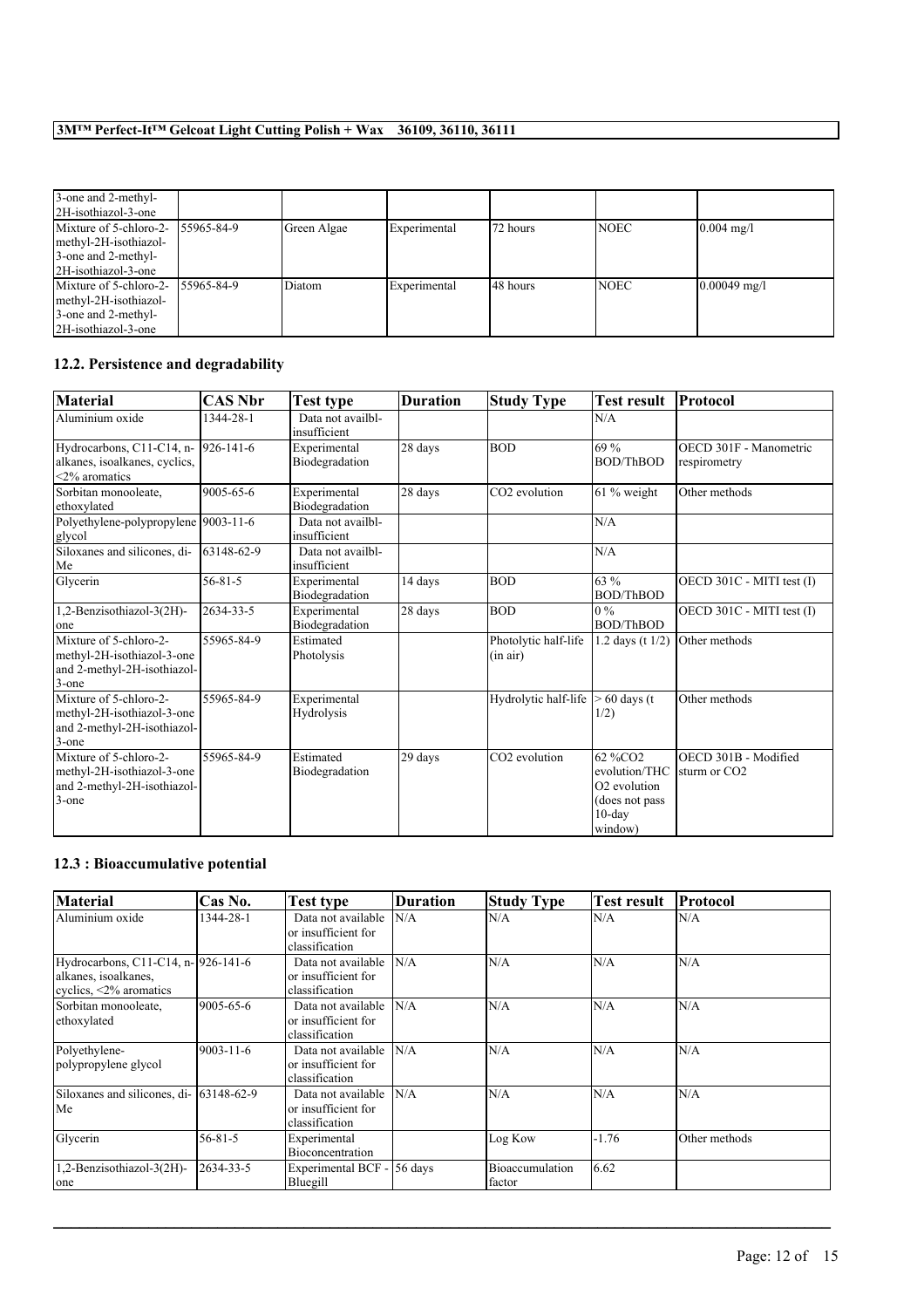| Mixture of 5-chloro-2-     | 155965-84-9 | <b>Estimated BCF -</b> | 28 days | Bioaccumulation | 54 | <b>OECD 305E -</b>    |
|----------------------------|-------------|------------------------|---------|-----------------|----|-----------------------|
| methyl-2H-isothiazol-3-one |             | Bluegill               |         | factor          |    | Bioaccumulation flow- |
| and 2-methyl-2H-           |             |                        |         |                 |    | through fish test     |
| isothiazol-3-one           |             |                        |         |                 |    |                       |

## **12.4. Mobility in soil**

Please contact manufacturer for more details

## **12.5. Results of the PBT and vPvB assessment**

This material does not contain any substances that are assessed to be a PBT or vPvB

#### **12.6. Other adverse effects**

No information available.

## **SECTION 13: Disposal considerations**

#### **13.1 Waste treatment methods**

Dispose of contents/ container in accordance with the local/regional/national/international regulations.

Dispose of waste product in a permitted industrial waste facility. Empty drums/barrels/containers used for transporting and handling hazardous chemicals (chemical substances/mixtures/preparations classified as Hazardous as per applicable regulations) shall be considered, stored, treated & disposed of as hazardous wastes unless otherwise defined by applicable waste regulations. Consult with the respective regulating authorities to determine the available treatment and disposal facilities.

The coding of a waste stream is based on the application of the product by the consumer. Since this is out of the control of 3M, no waste code(s) for products after use will be provided. Please refer to the European Waste Code (EWC - 2000/532/EC and amendments) to assign the correct waste code to your waste stream. Ensure national and/or regional regulations are complied with and always use a licensed waste contractor.

## **EU waste code (product as sold)**

080112 Waste paint and varnish other than those mentioned in 08 01 11

# **SECTION 14: Transportation information**

UU-0063-2319-8, UU-0063-2320-6

Not hazardous for transportation

## **SECTION 15: Regulatory information**

**15.1. Safety, health and environmental regulations/legislation specific for the substance or mixture**

## **15.2. Chemical Safety Assessment**

A chemical safety assessment has not been carried out for this substance/mixture in accordance with Regulation (EC) No 1907/2006, as amended.

 $\mathcal{L}_\mathcal{L} = \mathcal{L}_\mathcal{L} = \mathcal{L}_\mathcal{L} = \mathcal{L}_\mathcal{L} = \mathcal{L}_\mathcal{L} = \mathcal{L}_\mathcal{L} = \mathcal{L}_\mathcal{L} = \mathcal{L}_\mathcal{L} = \mathcal{L}_\mathcal{L} = \mathcal{L}_\mathcal{L} = \mathcal{L}_\mathcal{L} = \mathcal{L}_\mathcal{L} = \mathcal{L}_\mathcal{L} = \mathcal{L}_\mathcal{L} = \mathcal{L}_\mathcal{L} = \mathcal{L}_\mathcal{L} = \mathcal{L}_\mathcal{L}$ 

# **SECTION 16: Other information**

## **List of relevant H statements**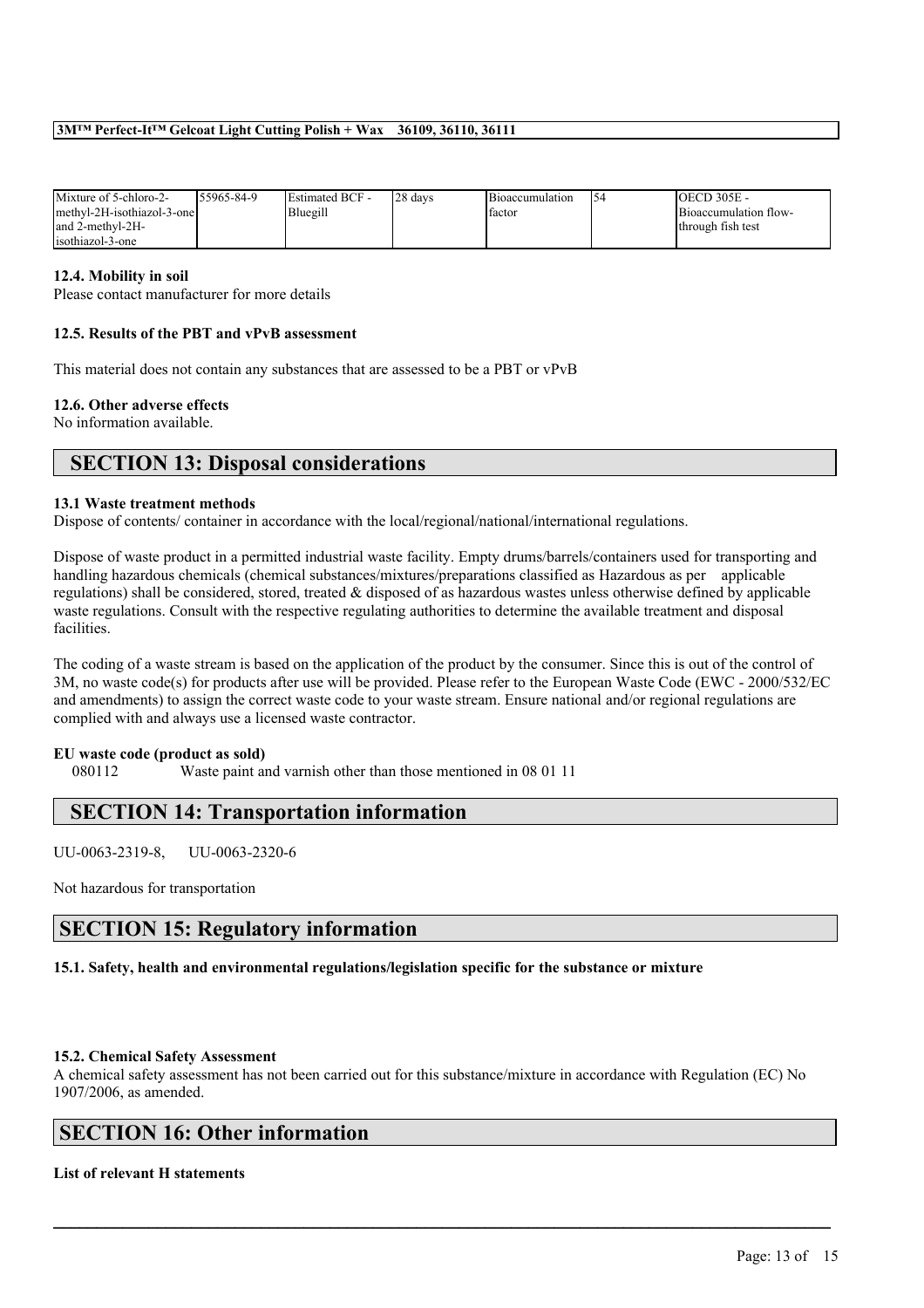| Repeated exposure may cause skin dryness or cracking. |
|-------------------------------------------------------|
| Corrosive to the respiratory tract.                   |
| Toxic if swallowed.                                   |
| Harmful if swallowed.                                 |
| May be fatal if swallowed and enters airways.         |
| Fatal in contact with skin.                           |
| Causes severe skin burns and eye damage.              |
| Causes skin irritation.                               |
| May cause an allergic skin reaction.                  |
| Causes serious eye damage.                            |
| Fatal if inhaled.                                     |
| Very toxic to aquatic life.                           |
| Very toxic to aquatic life with long lasting effects. |
|                                                       |

### **Revision information:**

Section 2: H phrase reference information was deleted.

Label: CLP Classification information was deleted.

Label: CLP Classification information was modified.

Label: CLP Environmental Hazard Statements information was deleted.

Label: CLP Precautionary - Disposal information was deleted.

Label: CLP Precautionary - General information was deleted.

Label: CLP Precautionary - Response information was deleted.

Label: Graphic information was deleted.

Label: Signal Word information was deleted.

List of sensitizers information was modified.

Section 3: Composition/ Information of ingredients table information was modified.

Section 4: First aid for inhalation information information was modified.

Section 5: Fire - Extinguishing media information information was modified.

Section 6: Accidental release clean-up information information was modified.

Section 6: Accidental release personal information information was modified.

Section 7: Precautions safe handling information information was modified.

Section 8: Appropriate Engineering controls information information was modified.

Section 8: Occupational exposure limit table information was modified.

Section 8: Personal Protection - Respiratory Information information was deleted.

Section 8: Respiratory protection - recommended respirators guide information was deleted.

Section 8: Respiratory protection - recommended respirators information information was deleted.

Section 8: Respiratory protection information information was added.

Section 08: Skin protection - incidental contact text information was added.

Section 08: Skin protection - incidental contact information was added.

Section 09: Color information was added.

Section 09: Odor information was added.

Sections 3 and 9: Odour, colour, grade information information was deleted.

Section 11: Acute Toxicity table information was modified.

Section 11: Aspiration Hazard Table information was modified.

Section 11: Carcinogenicity Table information was modified.

Section 11: Germ Cell Mutagenicity Table information was modified.

Section 11: Health Effects - Eye information information was modified.

Section 11: Health Effects - Inhalation information information was modified.

Section 11: Health Effects - Skin information information was modified.

Section 11: Reproductive and/or Developmental Effects text information was deleted.

 $\mathcal{L}_\mathcal{L} = \mathcal{L}_\mathcal{L} = \mathcal{L}_\mathcal{L} = \mathcal{L}_\mathcal{L} = \mathcal{L}_\mathcal{L} = \mathcal{L}_\mathcal{L} = \mathcal{L}_\mathcal{L} = \mathcal{L}_\mathcal{L} = \mathcal{L}_\mathcal{L} = \mathcal{L}_\mathcal{L} = \mathcal{L}_\mathcal{L} = \mathcal{L}_\mathcal{L} = \mathcal{L}_\mathcal{L} = \mathcal{L}_\mathcal{L} = \mathcal{L}_\mathcal{L} = \mathcal{L}_\mathcal{L} = \mathcal{L}_\mathcal{L}$ 

Section 11: Reproductive Toxicity Table information was modified.

Section 11: Respiratory Sensitization Table information was deleted.

Section 11: Respiratory Sensitization text information was added.

Section 11: Serious Eye Damage/Irritation Table information was modified.

Section 11: Skin Corrosion/Irritation Table information was modified.